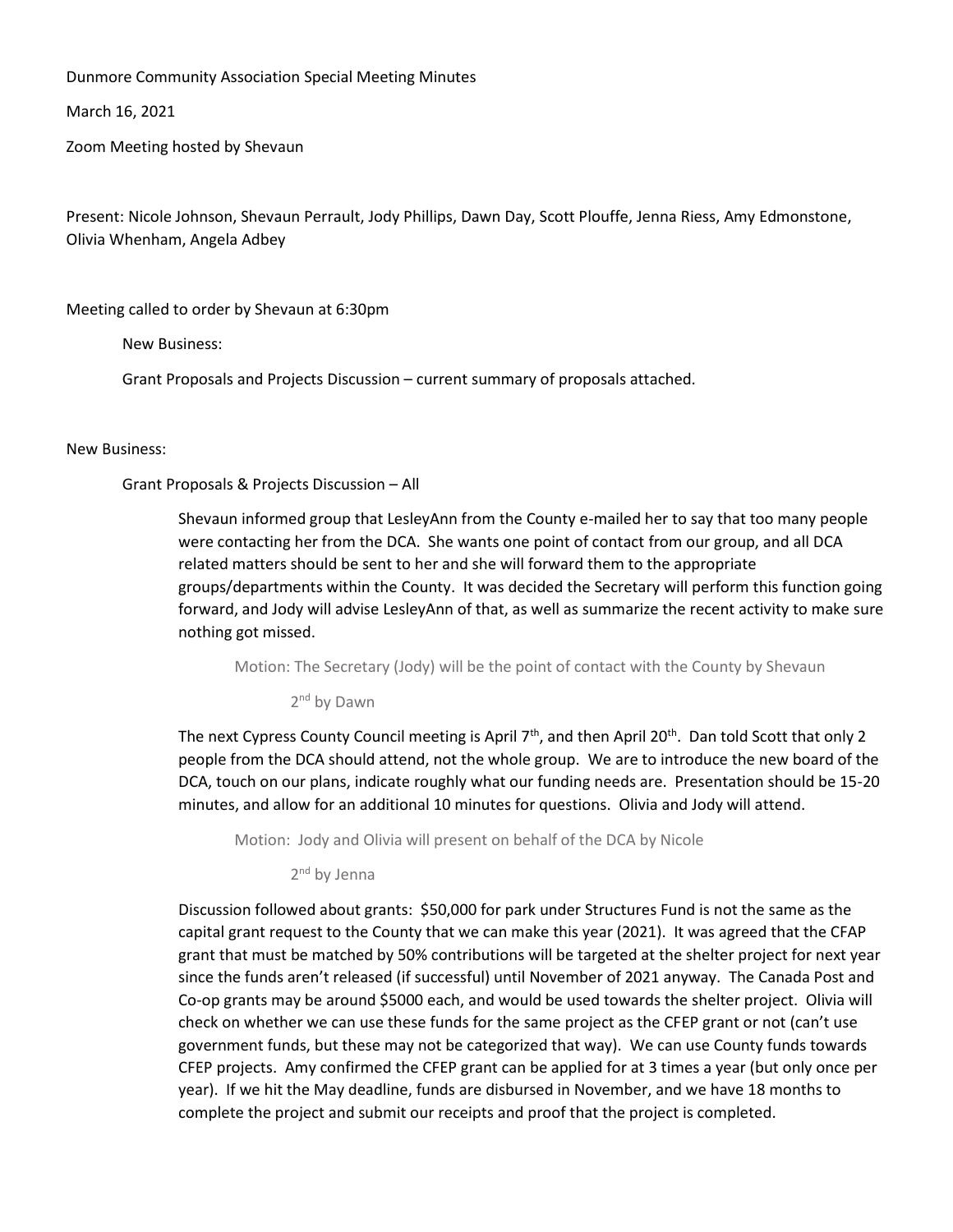Shevaun spoke with a representative of the Hilda Association who recently installed a pump track. He reported on volume of dirt, 12 skidsteer hours, and 10 volunteers. Brief discussion ensued on using the potential Co-op grant and Canada Post grants to fund the track. Consensus was we don't have enough information yet to make decisions on this. Shevaun suggested we get in touch with the planner to get some hard numbers.

General discussion on capital projects other than the park and shelter:

- Shack at the rink needs to be torn down, old bathroom removed and hole filled. Need a concrete pad to put a garage package on from Home Depot as opposed to free-form building a new shack. Scott will get quote. Noted that perhaps the County could supply dirt from their gravel pit to fill the hole.
- Rink repairs badly needed, asphalt pocked and uneven, need gravel surrounding the rink to be replaced, boards have weathered for 15-20 years, nothing has been done in that time frame to maintain it. New boards cost around \$150,000. Scott is in discussion with a rink in Medicine Hat who is putting in new boards. We may be able to get the used ones at \$0 if we can provide the labour to help remove and transport them.
- Discussion of landscaping was noted that spending funds on landscaping wouldn't be advisable until underground sprinklers are installed and working or it would be a potential waste of funds. Group agreed to leave landscaping out of current grant discussions.

Discussion turned back to the state of the rink, and suggestion to combine the shelter project with the rink revitalization was had. Instead of doing a 20x30 shelter out on the prairie S of the rink, it was suggested we cover the rink instead because the roof could serve dual purpose…in winter, it protects the ice and makes maintenance of the rink much easier, and in summer it can serve as a community gathering place for Dunmore Days, kids programs, movie nights, rental income to help off-set maintenance, dances, etc… Scott advised the asphalt is in really bad shape, and we would need to pour new concrete. We can use the existing footprint, take out the old, pour new, and put a roof on it. Creating a multi-purpose space appealed to the whole group. Combining these 2 projects is fiscally responsible, and will benefit all ages of the community. Jody to re-approach vendors with new scope to get updated quotes. CFEP grant will be applied to this project.

Motion: Jody to speak to contractors and get quotes for covering the rink Nicole

2<sup>nd</sup> by Olivia

Notice given: Angela Adbey will be leaving Dunmore potentially in April, as they are moving.

Group discussions will be henceforth via e-mail and not the Facebook group. It is easier for everyone to follow e-mail threads. The FB group will be just for quick notices or reminders if needed.

Scott asked Shevaun to post an ad in the Dunmore Community FB page asking for volunteers to assist with the gopher blasting this coming weekend. Dan has borrowed it from the Seven Persons Association, and they will start at the baseball diamond and work towards the school track. Will need assistance moving sand bags around.